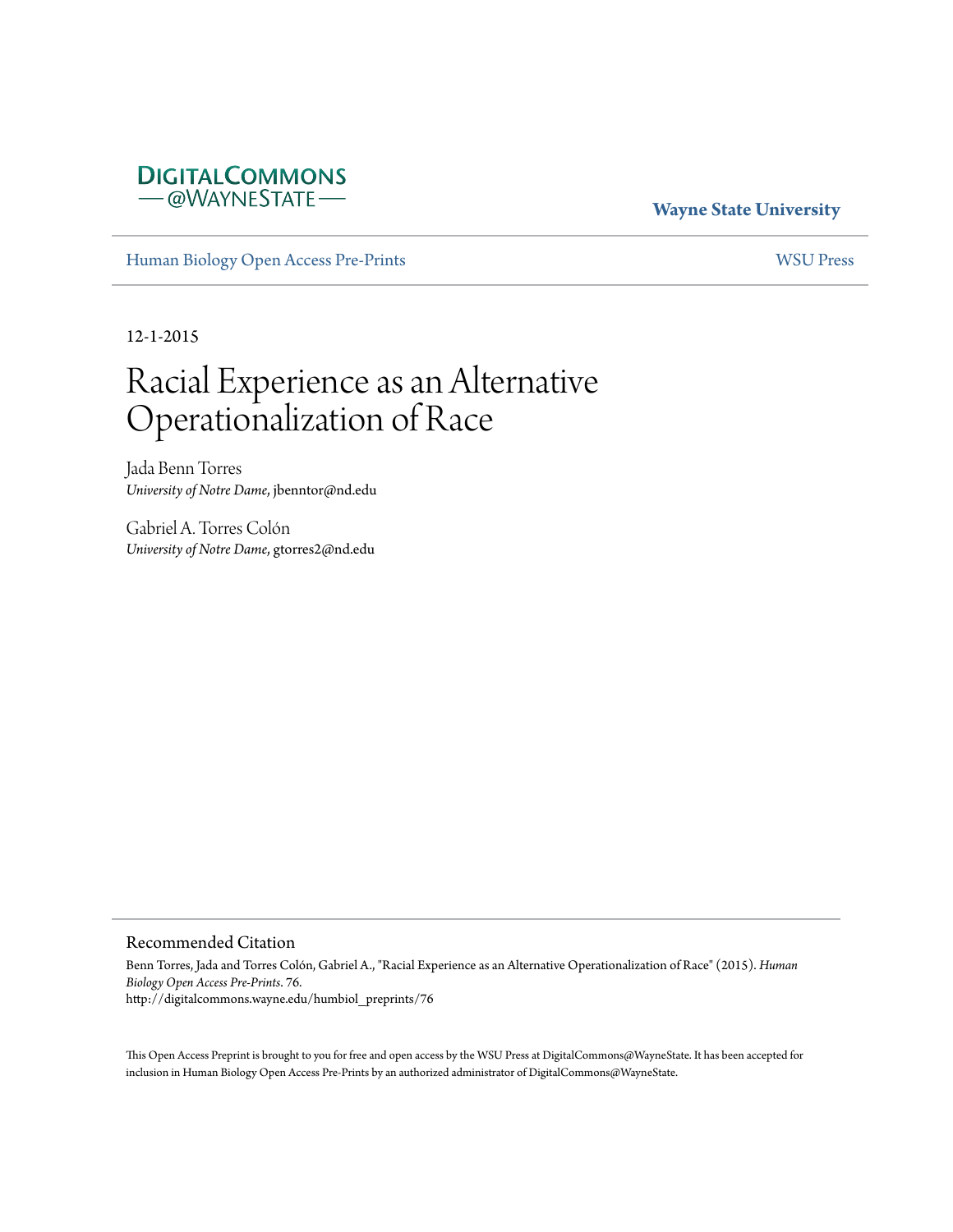#### **Racial Experience as an Alternative Operationalization of Race**

Jada Benn Torres<sup>1\*</sup>, Gabriel A. Torres Colón<sup>1</sup>

<sup>1</sup> Department of Anthropology, University of Notre Dame, Notre Dame, Indiana \*Correspondence to: Jada Benn Torres, Department of Anthropology, University of Notre Dame, 619 Flanner Hall, Notre Dame, IN 46566. E-mail: jbenntor@nd.edu.

**Key words:** racial experience, culture, biology, embodiment

#### **Abstract**

The study of human variation is central to both social and biomedical sciences; however, despite agreeing that variation is integral to the human experience, social and biomedical scientists diverge in how variation is theorized and operationalized. Race becomes especially problematic because it is a cultural concept that contains implicit and explicit understandings of how collective bodies differ. In this paper, we propose an operationalization of race that is attentive to both racial experience and human biological diversity—placing them within the same ontological sphere. Furthermore, we argue that this approach can more effectively advance antiracist pedagogy and politics.

We argue that human biological diversity does not have to be in opposition to constructivist notions of race. Rather, racial experience is emphasized as an embodied experience that is as real and as valid as biological variation. By focusing on both racial experience and biological diversity, it becomes more feasible to operationalize race and to more fruitfully inform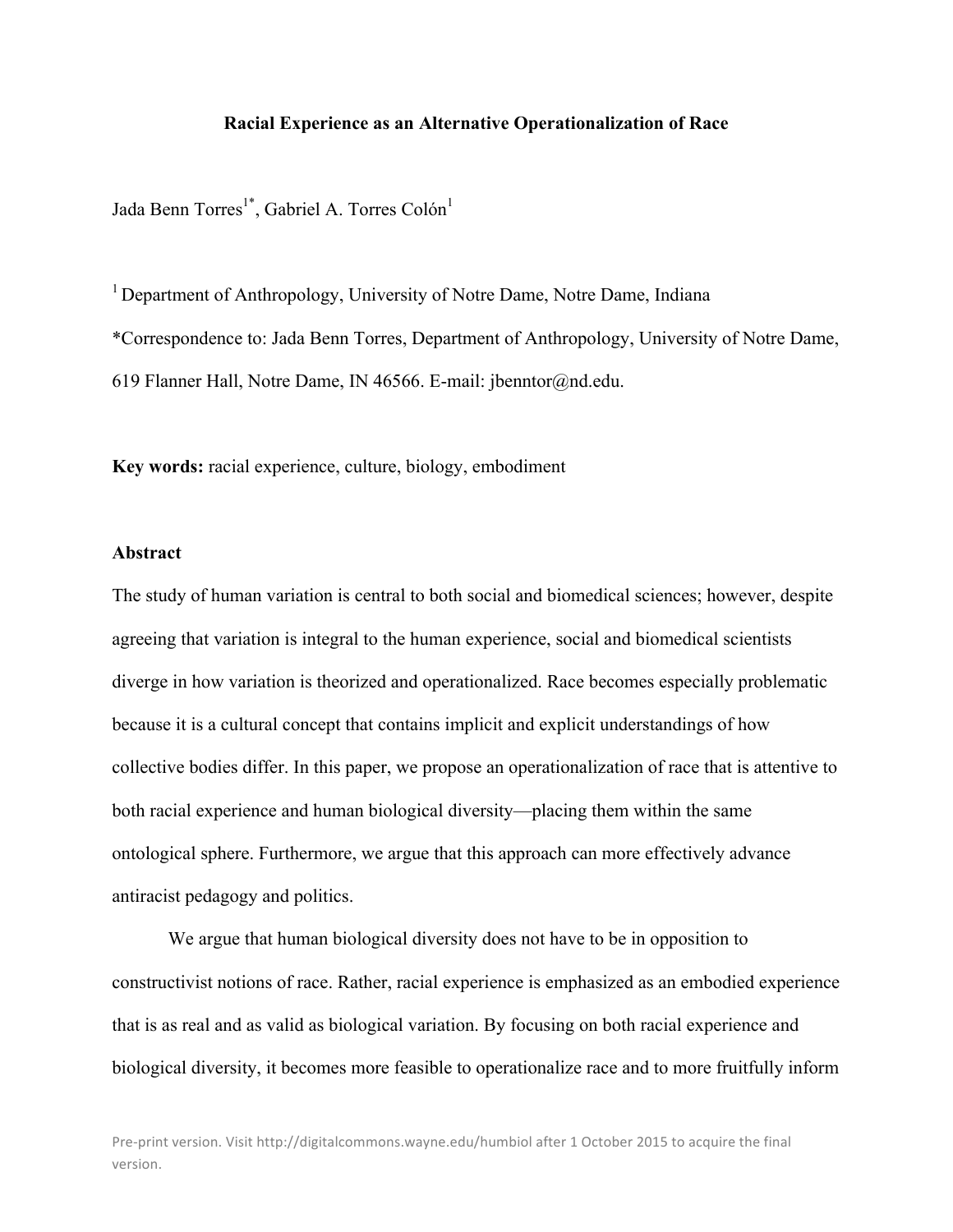the pedagogy and politics of anti-racism. In such an operationalization, racial experience must be more broadly conceived, that is, it should not always equate to negative outcomes. With the recognition that racial experience has the potential to be something other than damaging, an antiracist anthropology can more effectively address issues pertaining to racial health disparities.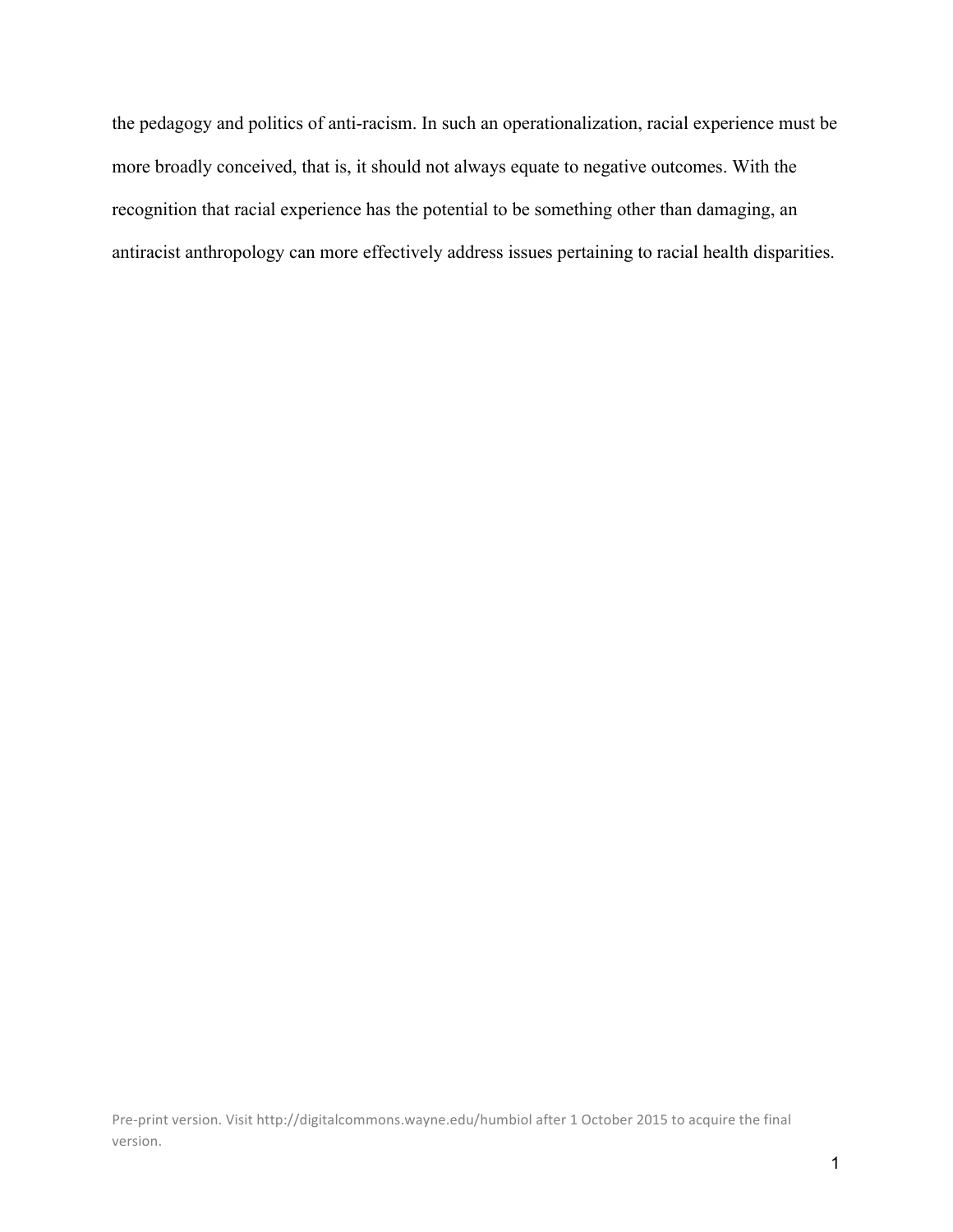#### **I. Race, "a social construct… just like every other cultural phenomena"**

Those of us who have been teaching anthropology for a while are quite used to toeing the line, "race is a social construct, but has real social consequences." When we reproduce this anthropological axiom, we aim to deconstruct a dangerous biological idea—an idea that has justified imperial projects and oppressive state ideologies (Andreasen, 2000; Armelagos & Goodman, 1998; Brace, 2005; Stoler, 2002). We acknowledge the anthropological tradition of anti-racism that led to our insistence of race as a social construct (Baker, 1998); indeed, historically, there has been political and pedagogical value to the notion that race is not real, but that racism has real social consequences. We think it is necessary, however, to critique our anthropological axiom for at least two reasons. First, current biocultural and neuroanthropological efforts necessitate new theoretical models of race that can more fully account for the complexity of race as an intersectional phenomena that is variously embodied (Gravlee, 2009; Mullings & Wali, 2001); and we (along with other anthropologists) contend that the notion of race as a social construct will not suffice (Hartigan, 2013). Second, the anthropology of race is inevitably entangled with our pedagogical efforts and political outlooks; and we think that the idea that race is not real but has real consequences has serious limitations of translating into effective pedagogical and political action. In this paper we will argue that the notion of race as a social construct is flawed and hampers our ability to fully understand, what we are calling, "racial experience."

To be sure, race can be understood as a social construct, *but every cultural phenomena can be understood as a social construct*. Of course, the reason we identify race as a social construct is because we want to undo scientific notions of racism, which postulate race as biologically determined (Smedley & Smedley, 2005). Therefore, the notion of race as a social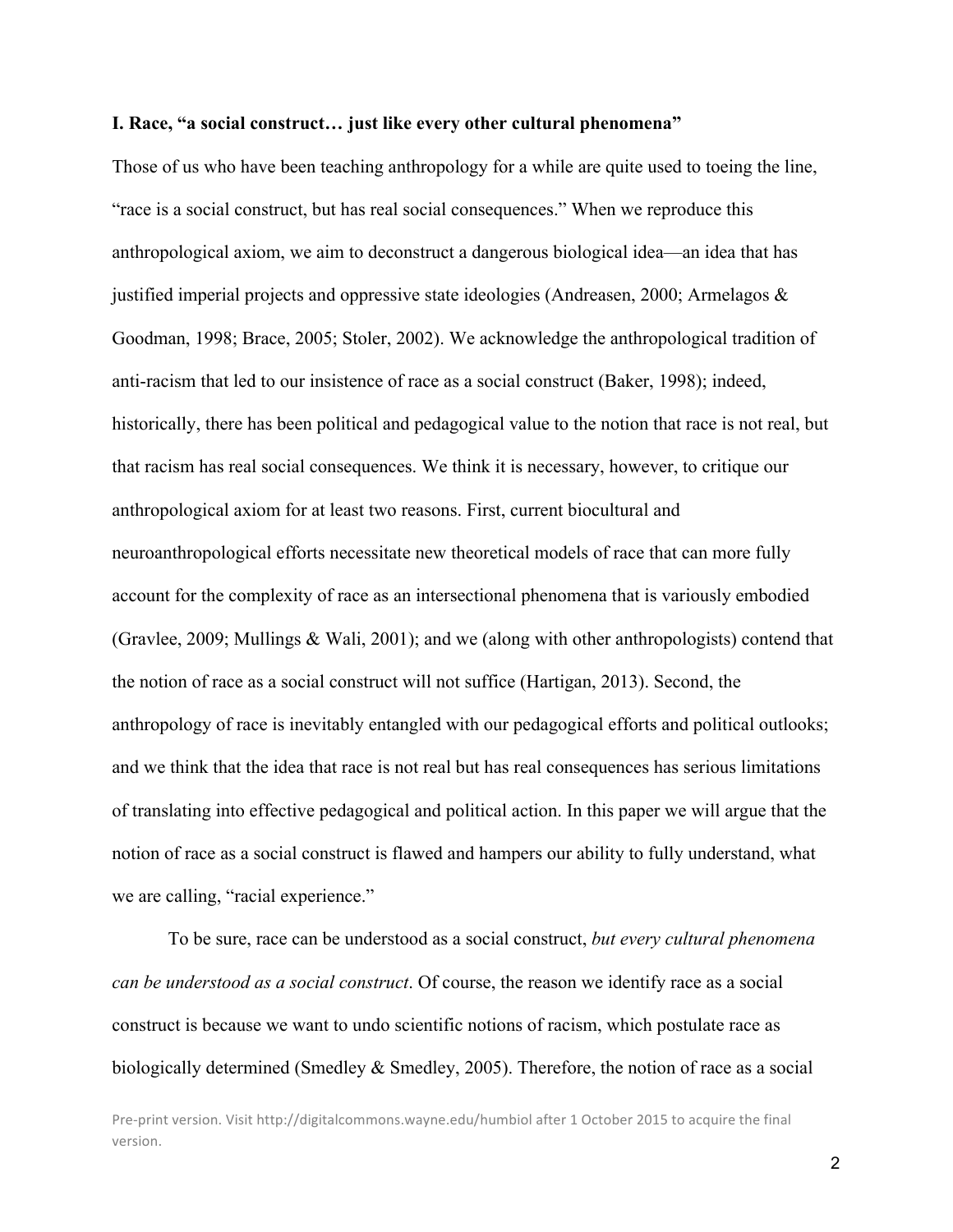construct is, and has been since Franz Boas and W.E.B. Du Bois' time, part of a political pedagogy that responds to socially detrimental scientific notions of race. But this political pedagogy makes no purposeful commitment to understanding how race is experienced. In trying to undermine scientific racism, we have taken an ontological position that separates the socially real from the unreal. We believe this ontological position is mostly unintentional or without purposely trying to bridge the nature of biological and cultural phenomena. First, the idea that race is a social construct draws attention to race not being real in the way the public thinks it is, and the flip side of "race is not real" is that there is a reality to human biological diversity, a reality that is not properly conceptualized by scientific notions of race (Smedley, 1998). Secondly, when we place social constructs as not real, or at least not biologically real, we are making a distinction between biological reality and social reality. Thirdly, this distinction between biological reality and social reality is reinforced when we say, "race has real consequences." In other words, something that is not biologically real, can really affect us. We often point to evidence of these real consequences in residential segregation, educational opportunities, law enforcement discrimination, judicial discrimination, health care accessibility, and health disparities (Dressler, Oths, & Gravlee, 2005; Gravlee, 2009; Jones, 2000; Pager & Shepherd, 2008; Thomas & Clarke, 2013). To be sure, these real consequences are a form of experience, but we want to argue that they represent *some racial experiences* that are evidenced by the measurable outcomes of structural inequality and prejudice. These measurable (i.e., operationalized) concepts of structural inequality and prejudice constitute an abstraction of collective experiences that often obfuscate the very complexity of racial experiences. Conversely, there exist a good body of ethnographic work that has documented racial experiences (Goldstein, 2013; F. V. Harrison, 1995; Hill, 2008; Mullings, 2005; Roland, 2011;

Pre-print version. Visit http://digitalcommons.wayne.edu/humbiol after 1 October 2015 to acquire the final version.

3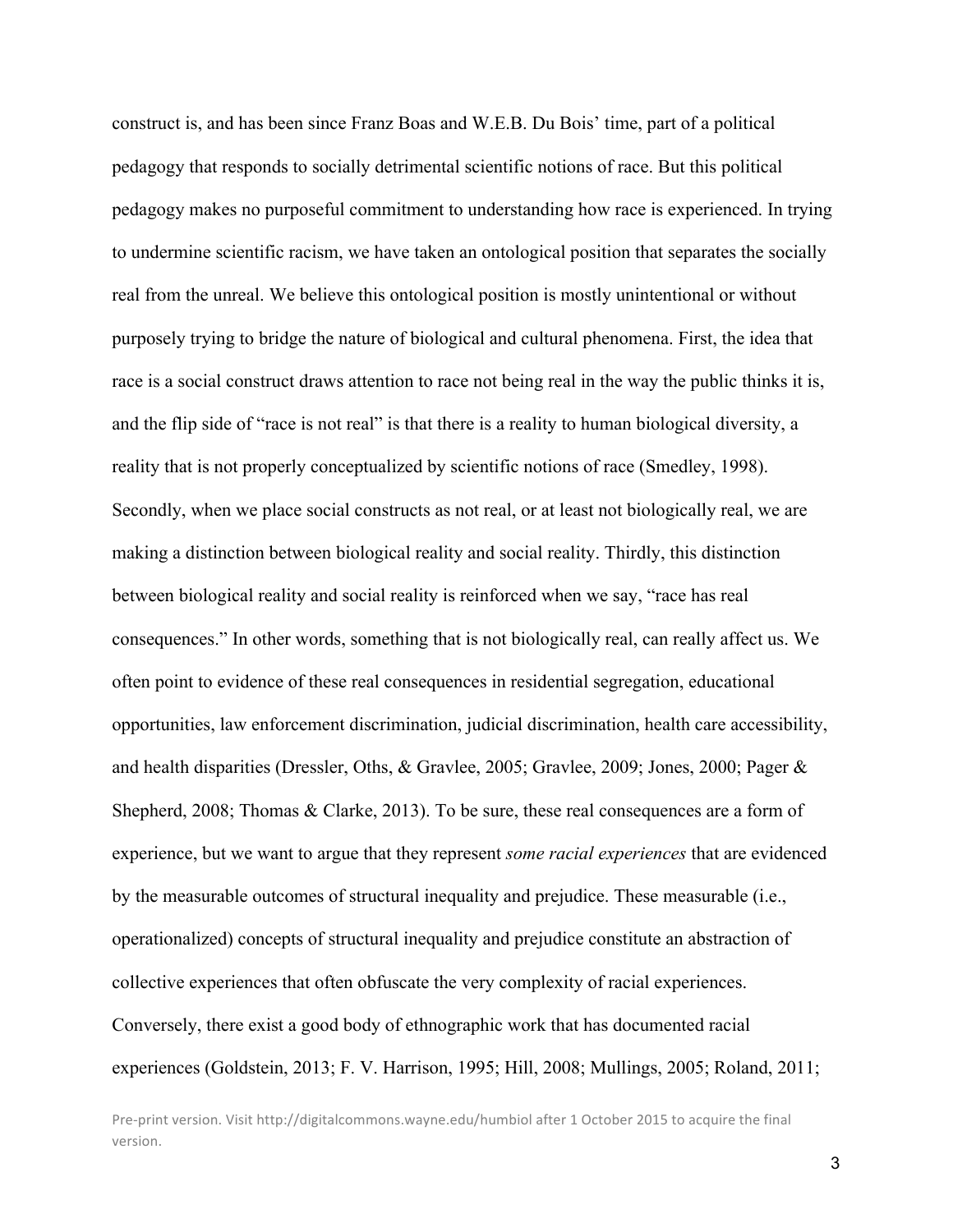Silverstein, 2005), but few of these ethnographies are theoretically compatible with the biocultural approaches that aim to measure the embodiment of race (in fact, some are theoretically incompatible). Here we offer ideas to bridge and synchronize these important bodies of work.

#### **II. Race as Experience**

We propose an approach to racial experience that we, along with our colleague Charles Hobbs, have called a "pragmatist anthropology of experience," and by extension here, a pragmatist anthropology of racial experience (Hobbs & Torres Colón, 2015). A pragmatist anthropology undercuts the nature-culture divide by holding that all experience is cultural, and culture is a perfectly natural consequence of human evolution:

Culture . . . is one of the ways by which nature transacts business with itself. In any intelligent activity . . . each *part of the environment is modified with respect to the other part of the environment*. Accordingly, deliberation and intelligent management enter into the history of evolutionary development. That is to say that deliberation and intelligence are *themselves* an outcome of evolutionary development (Torres Colón & Hobbs, 2015, p. 150).

This pragmatist anthropological approach explicitly places sensory experience within an evolutionary framework, and it forces us to think about social reality and biological reality as ontologically contiguous.

Let us, then, restate our problematic axiom about race through a pragmatist anthropological prism: *racial experience is real and human biological diversity is real*. Biological notions of race are, at best, poor biogeographical proxies for understanding human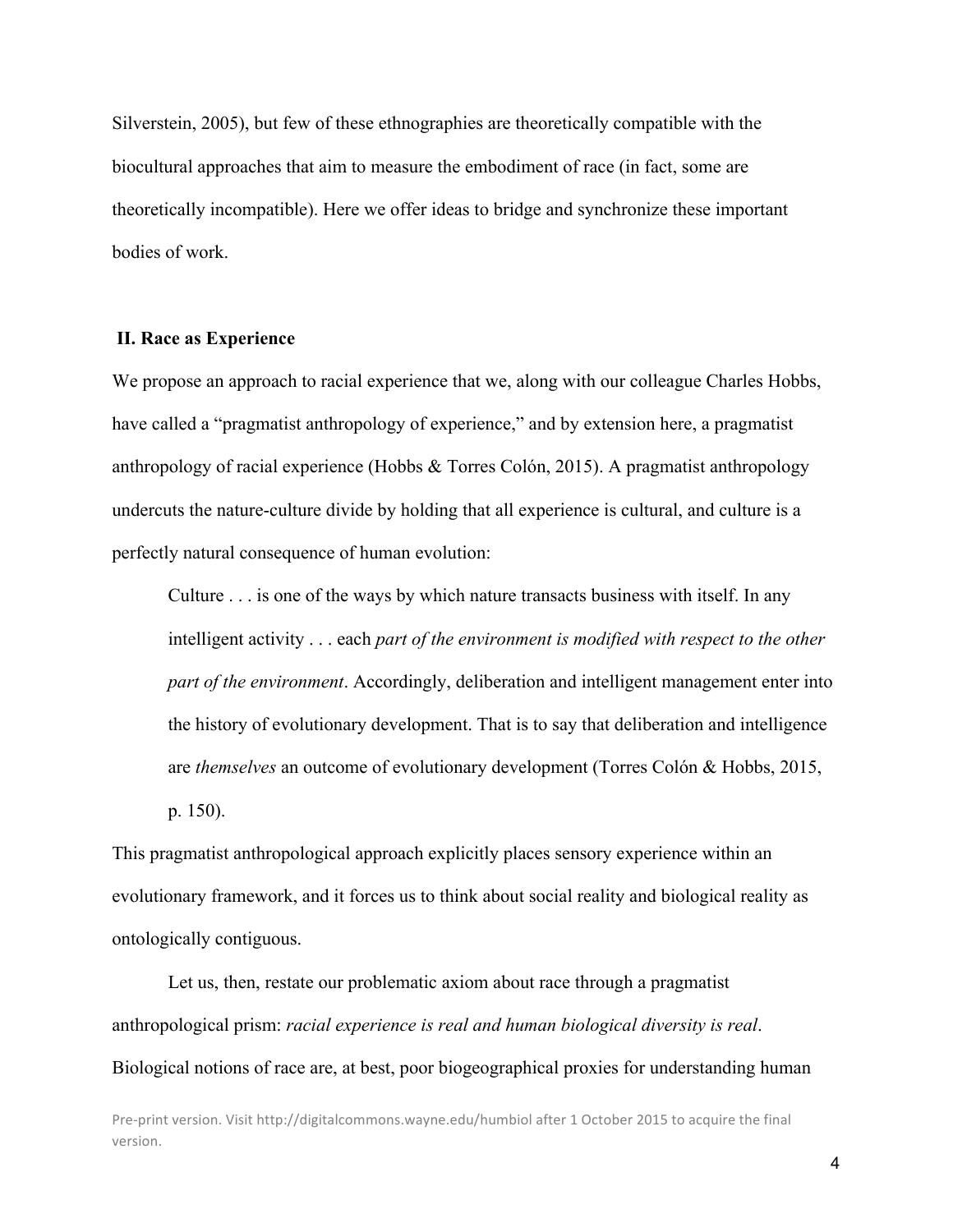biological variation and, at worst, dangerous ideas that justify social inequality. The focused response to the latter corners anthropologists into an anti-racist political pedagogy that equates racial experience with sociological inequality, and an important part of our argument here is that critical scholarship on race should be less reactive to racism and more attentive to the multiplicity of racial experiences. Let us briefly explore how we can first take advantage of existing work on race and embodiment.

The concept of racial embodiment has been useful for explaining racial health disparities. However, theoretical approaches to embodiment have varied significantly, with phenomenological (Fassin, 2011) and biocultural (Gravlee, 2009; Thayer & Kuzawa, 2011) approaches leading to unbridged conclusions regarding cultural formations and deleterious health outcomes, respectively. In addressing this gap, Mullings and Wali's propose the "Sojourner Syndrome," which explains the socio-cultural complexities of stress and reproductive health for African American women. This is a seminal proposal for a holistic understanding of embodiment. Equipped with rich ethnographic data, Mullings and Wali explore how stress from racism and structural inequality is mediated through various strategies of resistance. These strategies can also become a source of stress; nevertheless, the "Sojourner Syndrome" represents a strategy for fostering the reproduction and continuity of the black community" (Mullings  $\&$ Wali, 2001, p. 164). Mullins and Wali's research lends biocultural credibility to the idea that counter-hegemonic resistance (Lazarus-Black & Hirsch, 1994) is not merely an unfortunate reproduction of dominant ideologies in order to resist such ideologies; instead, resistance can constitute a form of what Cristóbal Valencia Ramírez (2009) has called "active Marooning," which "is above all a sustained politics and concept of self-liberation characterized by the consolidation of an Afro-descendant identity and consciousness that leads to collective action."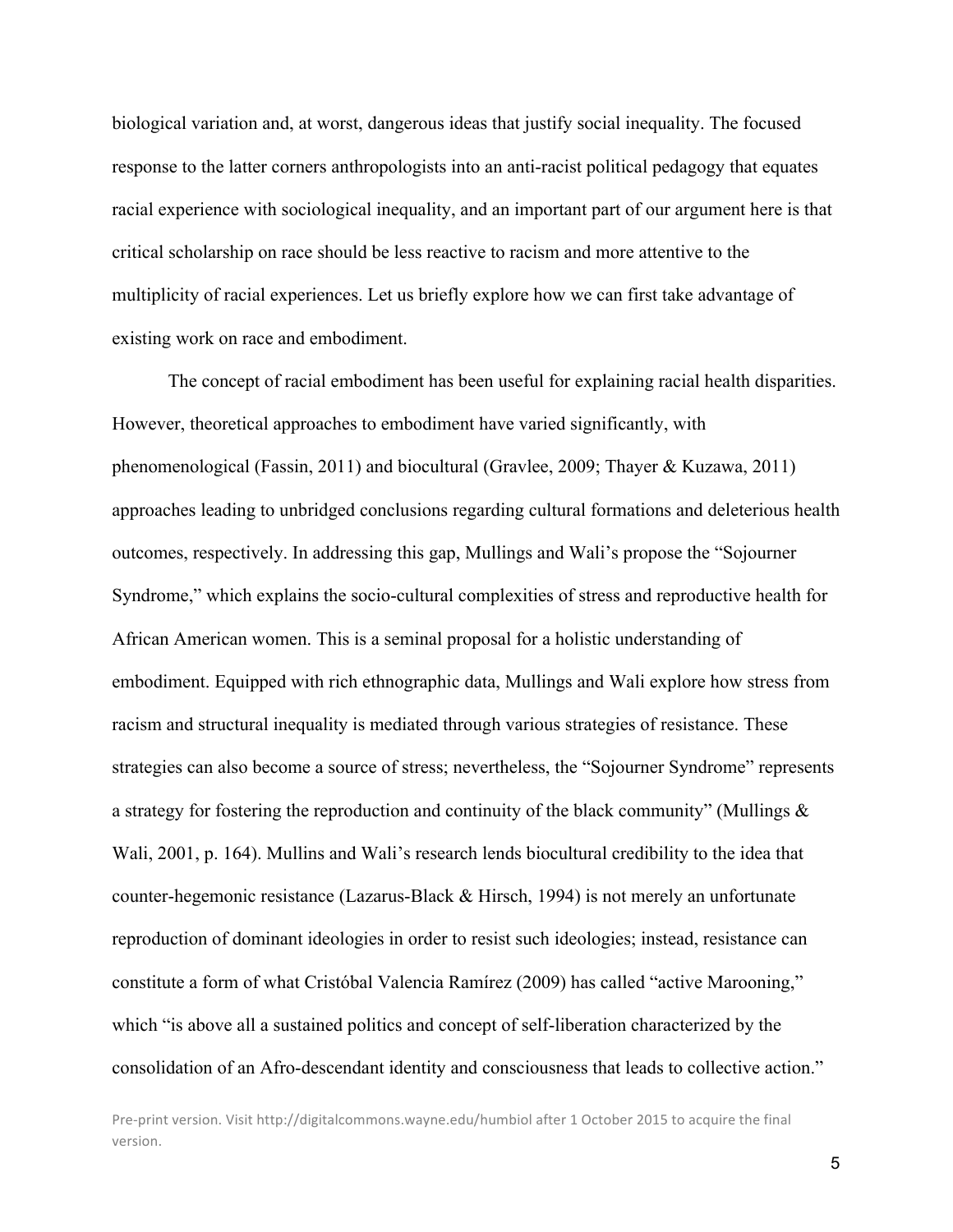In sum, the strategies and reproduction of racialized communities constitute a plethora of racial experiences, and we propose that embodiment of race materializes through all of these experiences. In other words, racial embodiment does not only materialize with negative health consequences.

We therefore suggest the following operationalization following a pragmatist anthropological approach: since all experience materializes as real, *embodiment occurs with every instance of sensed collective bodily distinction. This sensory experience extends from the cognitive to the non-cognitive and is always aesthetic at the point of collective bodily distinction.* Ethnographic research, particularly in the phenomenological tradition, has elucidated how race is experienced linguistically (Barrett, 2006; Urciuoli, 2013), sexually (Wade, 2009), maternally (Bridges, 2011), athletically (A. K. Harrison, 2013), indigenously (Anderson, 2009), politically (Ramírez, 2009) and culinarily (Slocum, 2008)—to name just a few. We insist that these racial experiences are not ontologically distinct from the experiences that result in health inequality. Our challenge moving forward is to take these experiences seriously and figure out how they fit within existing health research on embodiment.

Although outside the scope of this paper, we also want to briefly address the problem of word choice in the operationalization of race. We are aware that our definition of racial experience opens the possibility of denominating a host of socially sensed distinctions as "racial experience." Perhaps the most obvious of these is gender, which could also be understood as sensed collective distinction. We are comfortable with this even if it means further refinement in the future, and we are especially comfortable with this when we consider that the most sophisticated theory of race comes from black feminist theory (Collins, 2015; Hill Collins, 2008), which articulates the intersection of race and gender as, in fact, not just an intersection,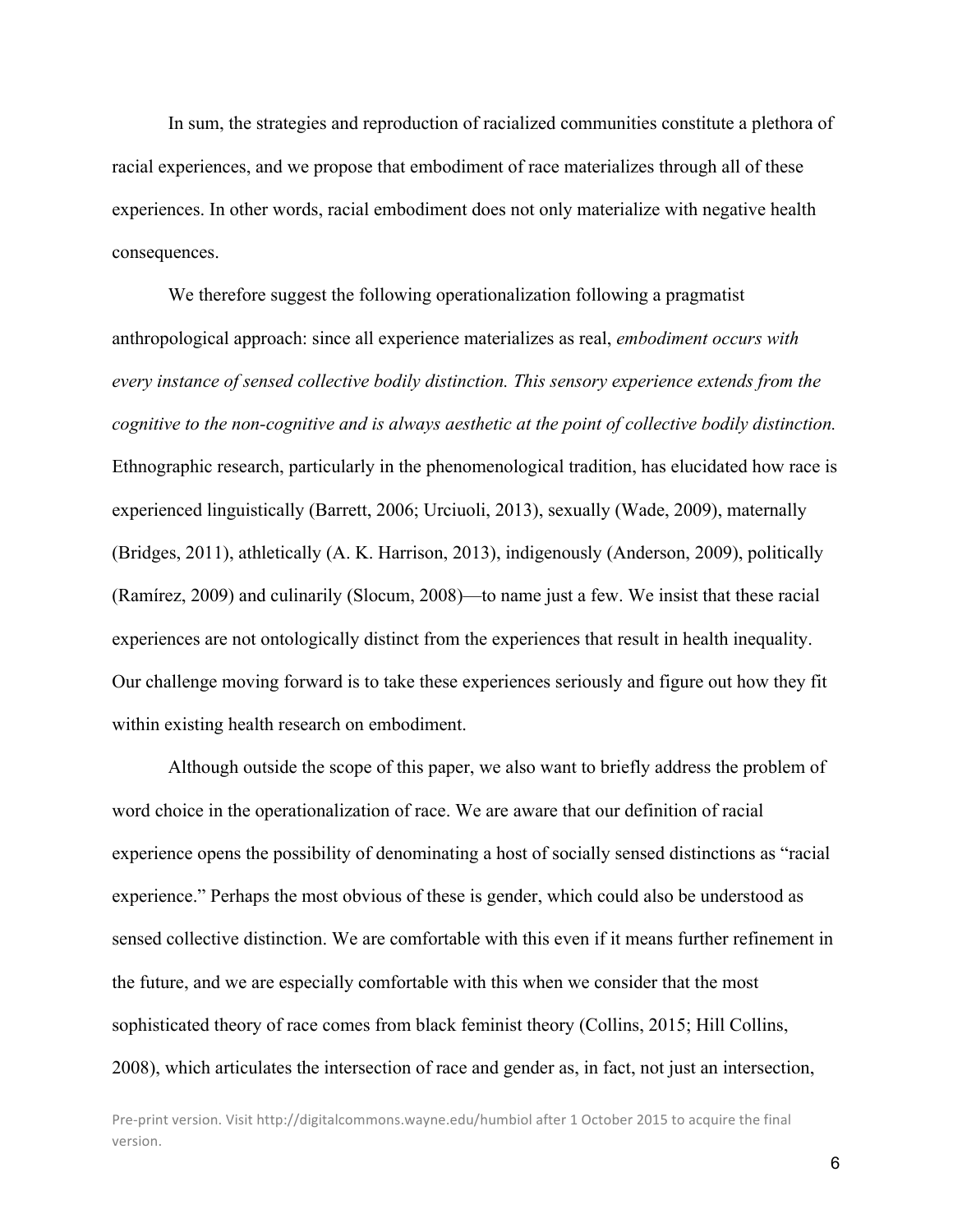but the only way in which racialization occurs. And although we do not fully articulate a critique here, we hold that arguments about the uniqueness of racism to the historical period of European colonization rely on ad hoc notions of race that do not lend themselves to cross-cultural comparisons (see Mullings, 2005 for a review of these historical approaches). We could use different language to talk about racial experience, for example, "embodiment of ethnicity," "cultural embodiment," or "gendered ethnic embodiments." However, we want to propose "racial experience" because if we can re-conceptualize how race is experienced, then we will also have to reconsider how race is conceived in anti-racist efforts, particularly in the realms of education and politics.

#### **III. Marronage and Racial Experience**

Drawing on our own fieldwork in Accompong Town, a rural community in Jamaica as well as epidemiological literature on urban-rural distinctions in health from Jamaican communities, we contend that racial experience can positively mediate health outcomes (cf. Schulz et al., 2006). In Accompong Town, culturally shared ideas and practices tie inhabitants to their African ancestry and create a niche of support and sense of belonging that works against the detrimental effects of rural poverty and illness.

Accompong Town is located 33 miles (53.4km) south of Montego Bay, nested among the hills in southwest Jamaica known as Cockpit Country (K. Bilby, 1996; Carey, 1997). Most of the inhabitants of Accompong Town are descendants of Afro-Indigenous Caribbean people, known as Maroons, who sought refuge from the debasement of European colonization and enslavement (Carey, 1997; Madrilejo, Lombard, & Benn Torres, 2014). After the English wrested Jamaica from the Spanish, this Maroon community successfully waged a guerilla war against the British,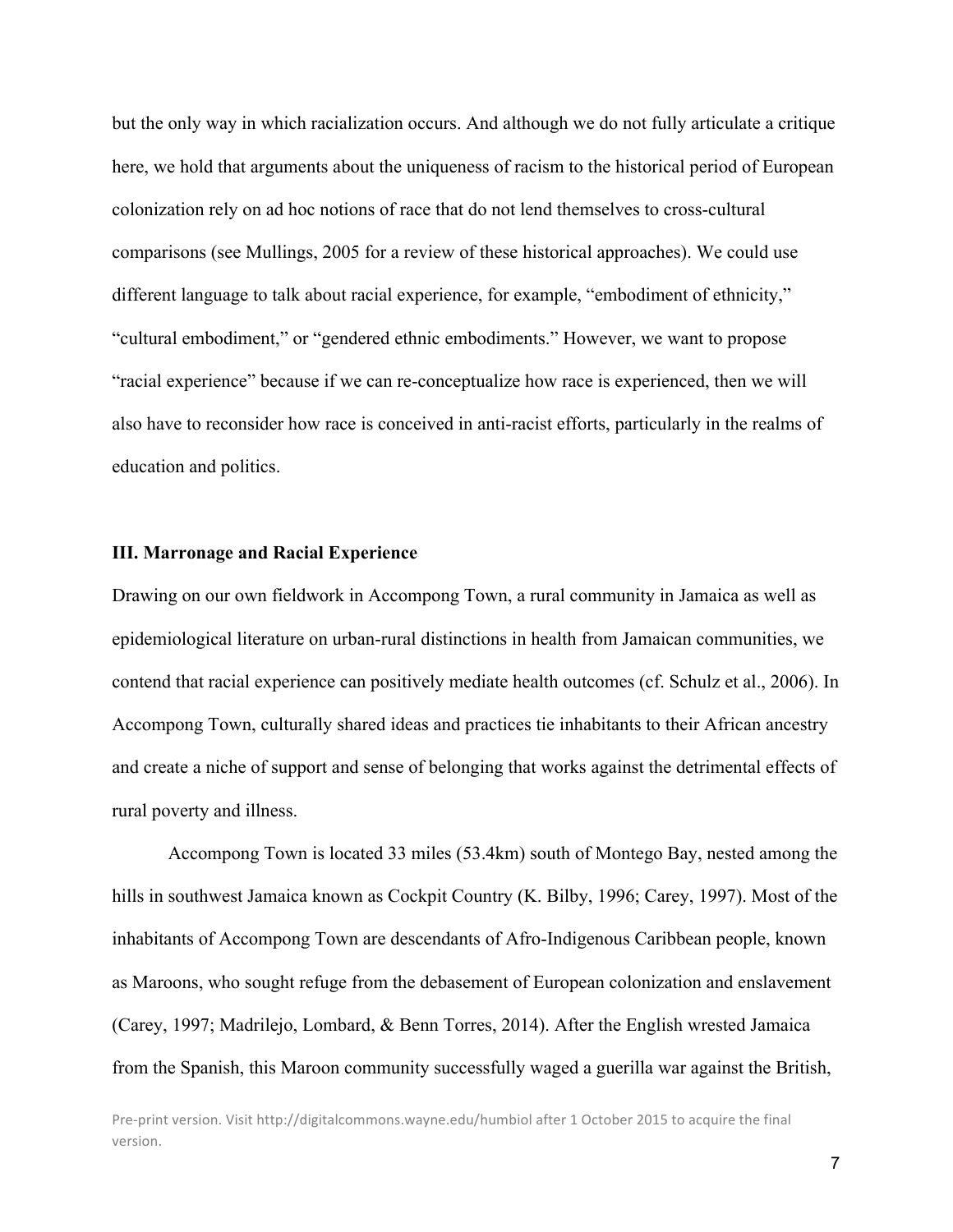winning a peace treaty in 1739. While stipulations of the treaty required the presence of British representatives within the community, Accompong Town remained relatively homogenous with minimal influx from non-African peoples (K. M. Bilby, 2005).

Today, Accompong Town Maroons revere their African ancestry and their history as resistance fighters. This reverence is especially visible in their annual rituals celebrating their independence from the British, but Maroons have also embedded their ties to Africa in religious practices, food preparation, language, governance, and communal land ownership (DjeDje, 1998). Although many Maroons, along with other Jamaicans, struggle with the realities of rural poverty and often emigrate, Accompong Town remains a place of refuge for the thousands in the diaspora (Baldwin-Jones, 2011; Chang, 2007).

For rural communities much like Accompong Town, epidemiological survey data suggests that some rural populations report better health or higher quality of life than their urban counterparts. These reports of higher quality of life have been attributed to greater social support in rural communities (Asnani, Reid, Ali, Lipps, & Williams-Green, 2008; Bourne & Rhule, 2009). From a historical standpoint, economist, Richard Sheridan, makes the same assertion about improved health among pre-emancipation period Maroons relative to enslaved peoples residing on Jamaican plantations (Sheridan, 1985). However, Sheridan (1985) accounts for the better health outcomes as a result of reduced labor and greater access to nutritious foods. In the contemporary community, social support for Maroons is contingent on a safe physical and social space that is sensibly experienced as different from other parts of Jamaica. This space has emerged from a history of resistance, an attachment and knowledge of the land, and continuity with both African and indigenous Caribbean traditions (K. M. Bilby, 2005). It is important to understand that what we are calling "a safe physical and social space" here actually entails a rich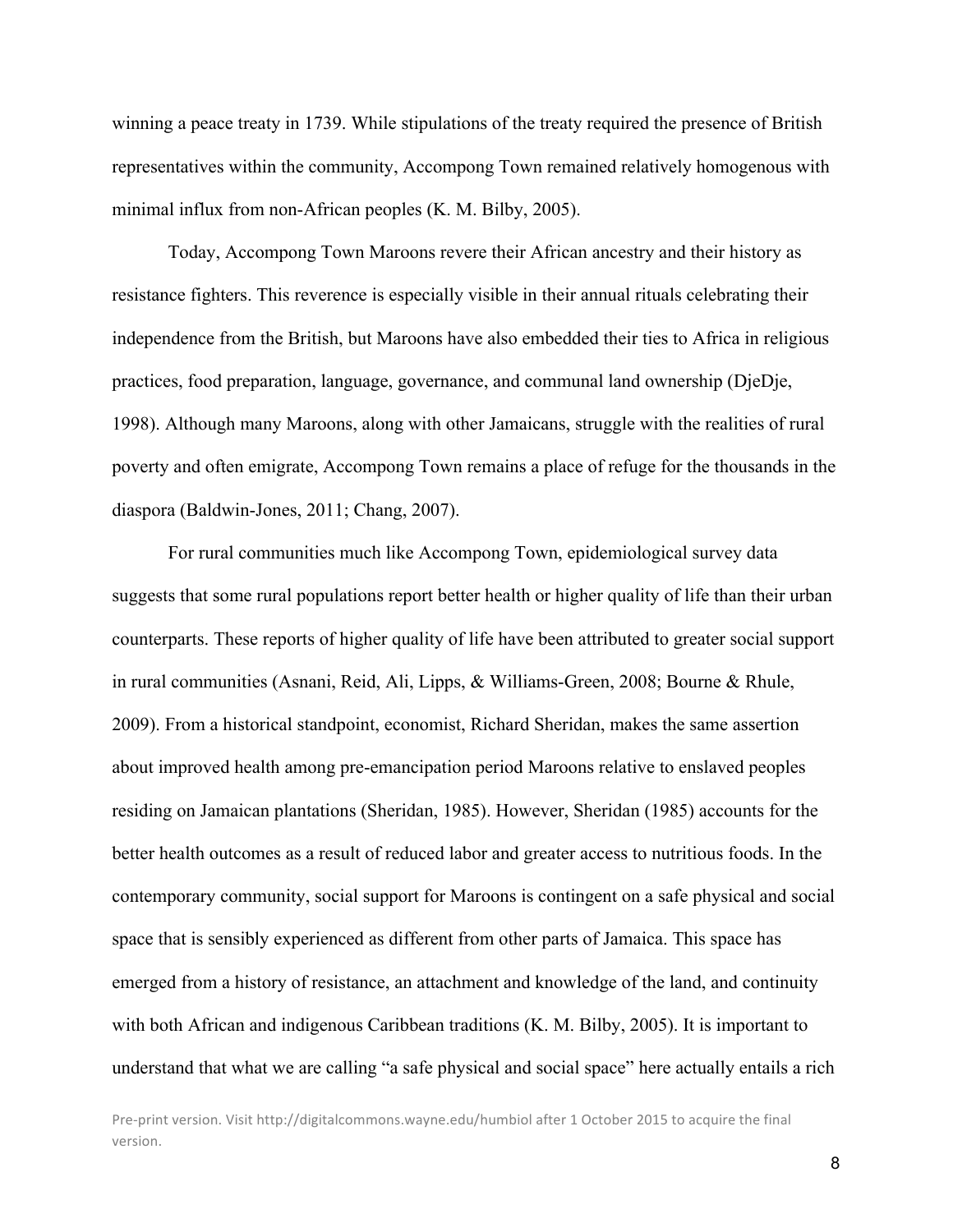and historically complex sense of bodily Otherness, which is embedded in daily life. For example, our ethnographic research of youth culture in Accompong found that young women who openly denounced their marginalization within Maroon society and governance still embraced the civic task of organizing youth groups with the purpose of upholding Maroon identity. In these groups, young Maroons often make sense of the distinctions between Maroons and non-Maroons—engaging in a delicate balancing act of embracing the Jamaican nation while outlining the embodied differences of Maroons as the unconquered peoples of Jamaica.

This trend of higher self-reported quality of life is not unique to Jamaica. Spiegel and Yassi (2004) reported similar findings in Cuba, which they term the Cuban health paradox where Cubans have experienced greater health despite a lack of wealth accumulation. Speigel and Yassi (2004) conclude that, in addition to several other medical and non-medical determinants of health, social cohesion is an influential health determinant (Spiegel & Yassi, 2004). While we understand that social cohesion has differently emerged in Jamaica and Cuba, we find the relationship between health and social support worthy of attention. With regard to rural Jamaicans and by extension Maroons, social cohesion is a form of racial experience that is markedly different from other communities of recent African descent. As such, differences in health might be expected within and between African descended populations where nuances in racial experience could potentially explain the differences between populations. These types of positive embodiments must also be considered in order to more fully comprehend racial experience within the context of health and health disparities.

#### **IV. Conclusion: Pedagogical and Political Implications**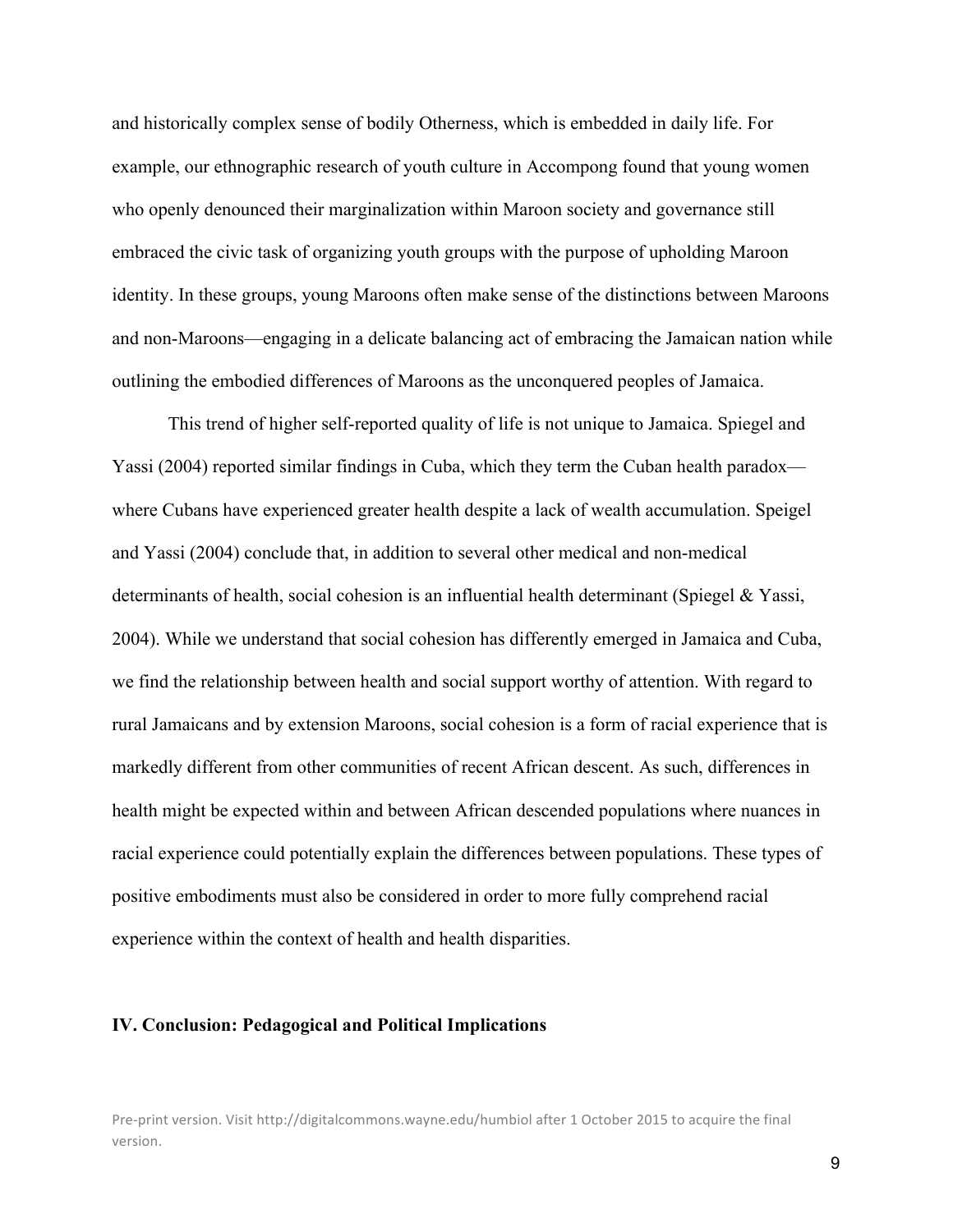We conclude this paper with notes about the pedagogical and political implications of expanding our current empirical engagements with racial experience. Earlier we proposed a new axiom: *racial experience is real, human biological diversity is real*. Genetic anthropologists have an opportunity to creatively contribute to this pedagogical effort by preemptively providing students and the public the knowledge that is needed to fill the gap when scientific notions of race are dismantled. Moreover, unlike uncritical applications of race in biomedical contexts, with the operationalizing of race as experience, racial experience has the potential to become a practical device that can be incorporated into biocultural models of disease disparity—accounting for both the health detriment and the resistance of racialized minorities.

Biogeographical ancestry, for example, can be more purposely incorporated into biocultural models of embodied difference (Guo et al., 2014; Benn Torres & Kittles, 2007). At times, biogeographical ancestry can serve as historical evidence of maroonage or such processes, and provide a lens to examine how populations differently respond to environmental stressors. But teaching and pushing our students to develop such models only works if we conceptualize racial experience on the same ontological realm of evolution.

Finally, our proposed understanding of racial experience as real can more easily fit into the feedback loop between anthropological knowledge and folk theories of racism. Our proposed understanding of racial experience is not dismissive of folk theories of racial reality; instead, we strive to conceptually steer folk theories of race away from biological determinism towards socio-cultural contextualization. However, as part of an intelligentsia, we must be prepared for and perhaps even accommodate the political formations that emanate from racial experience. This could mean not bracketing racial politics in textbook chapters, conference panels, committees on diversity, or incident-based politics—such as, "fill-in-the-blank" latest racial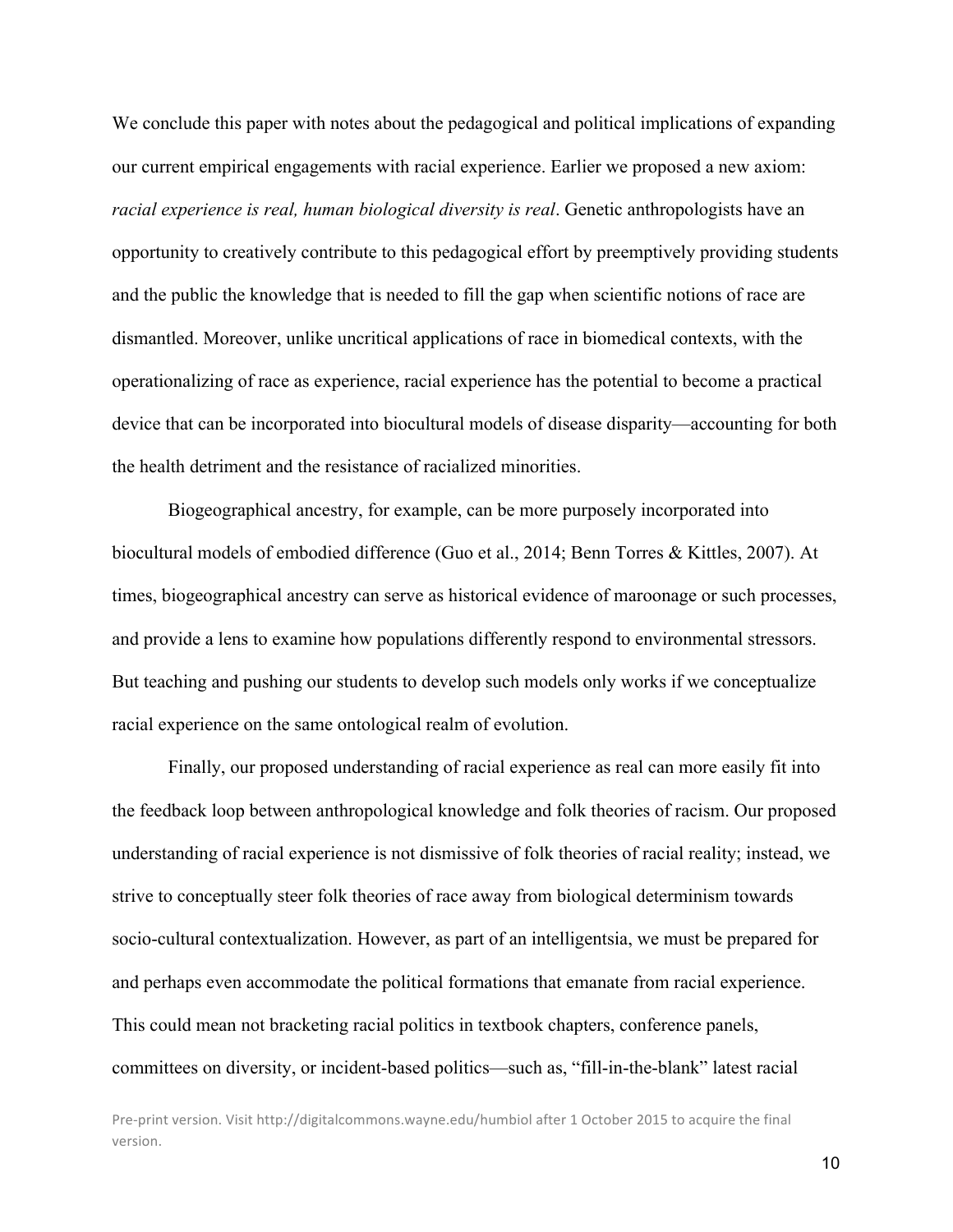controversy in the news. On the other hand, politics based on racial experience are not an inevitable result. But the few examples from throughout the Americas where racialized minorities achieved some semblance of equality and autonomy usually involved an ideological acknowledgement that racialized groups had something in common with other poor folk followed by a revolution—and even in such places racism remains socially embedded (Zurbano, 2013). Whatever the case, "race is a social construct" was a valiant attempt to move beyond the scientific racism that characterized anthropology, however, the metaphor did not and has not gone very far in the realpolitik of social equality.

### **Acknowledgments**

We are grateful for the support of the people of Accompong Town. Their generosity of time and spirit will always be appreciated.

*Received 5 June 2015; revision accepted for publication 22 July 2015.*

#### **Literature Cited**

Anderson, M. D. 2009. *Black and Indigenous Garifuna Activism and Consumer Culture in Honduras*. Minneapolis: University of Minnesota Press.

Andreasen, R. O. 2000. Race: biological reality or social construct? *Philos. Science* S653–S666.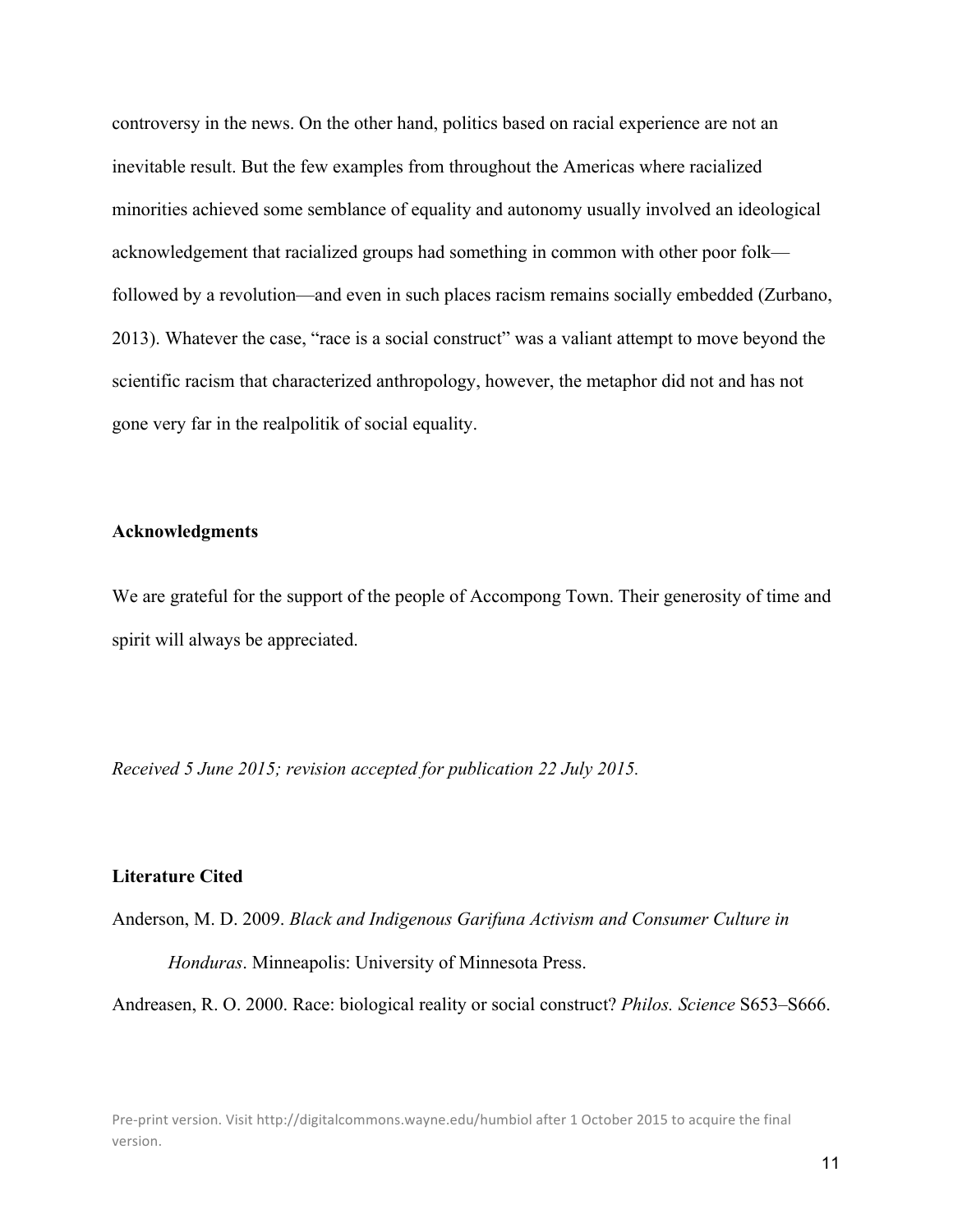- Armelagos, G. J., A. H. Goodman. 1998. Race, racism, and anthropology. *Building a New Biocultural Synthesis: Political-Economic Perspectives on Human biology.* Ann Arbor: University of Michigan Press. 359–377.
- Asnani, M. R., M. E. Reid, S. B. Ali et al. 2008. Quality of life in patients with sickle cell disease in Jamaica: rural-urban differences. *Rural and Remote Health* 8(890):1–9.
- Baker, L. D. 1998. From savage to Negro: Anthropology and the Construction of Race, 1896– 1954. Berkeley: University of California Press.
- Baldwin-Jones, A. 2011. The Jamaican marronage, a social pseudomorph: The Case of the Accompong Maroons., 396–396.
- Barrett, R. 2006. Language ideology and racial inequality: Competing functions of Spanish in an Anglo-owned Mexican restaurant. *Lang. Soc. 35*(02):163–204. http://doi.org/10.1017/S0047404506060088
- Bilby, K. 1996. Ethnogenesis in the Guianas and Jamaica: Two Maroon Cases. In J. Hill (Ed.), *History, Power, and Identity Ethnogenesis in the America, 1492–1992* (p. 119). Iowa City: University of Iowa Press.
- Bilby, K. M. 2005. *True-born Maroons*. Gainesville: University Press of Florida.
- Bourne, P. A., J. Rhule. 2009. Good health status of rural women in the reproductive ages IJCRIMPH articles are provided for free based on an open access policy. *Int. J. 1*(5):132– 155.
- Brace, C. L. 2005. *"Race" is a four-letter word: the genesis of the concept*. New York: Oxford University Press.
- Bridges, K. M. 2011. *Reproducing Race: An Ethnography of Pregnancy as a Site of Racialization*. Berkeley: University of California Press.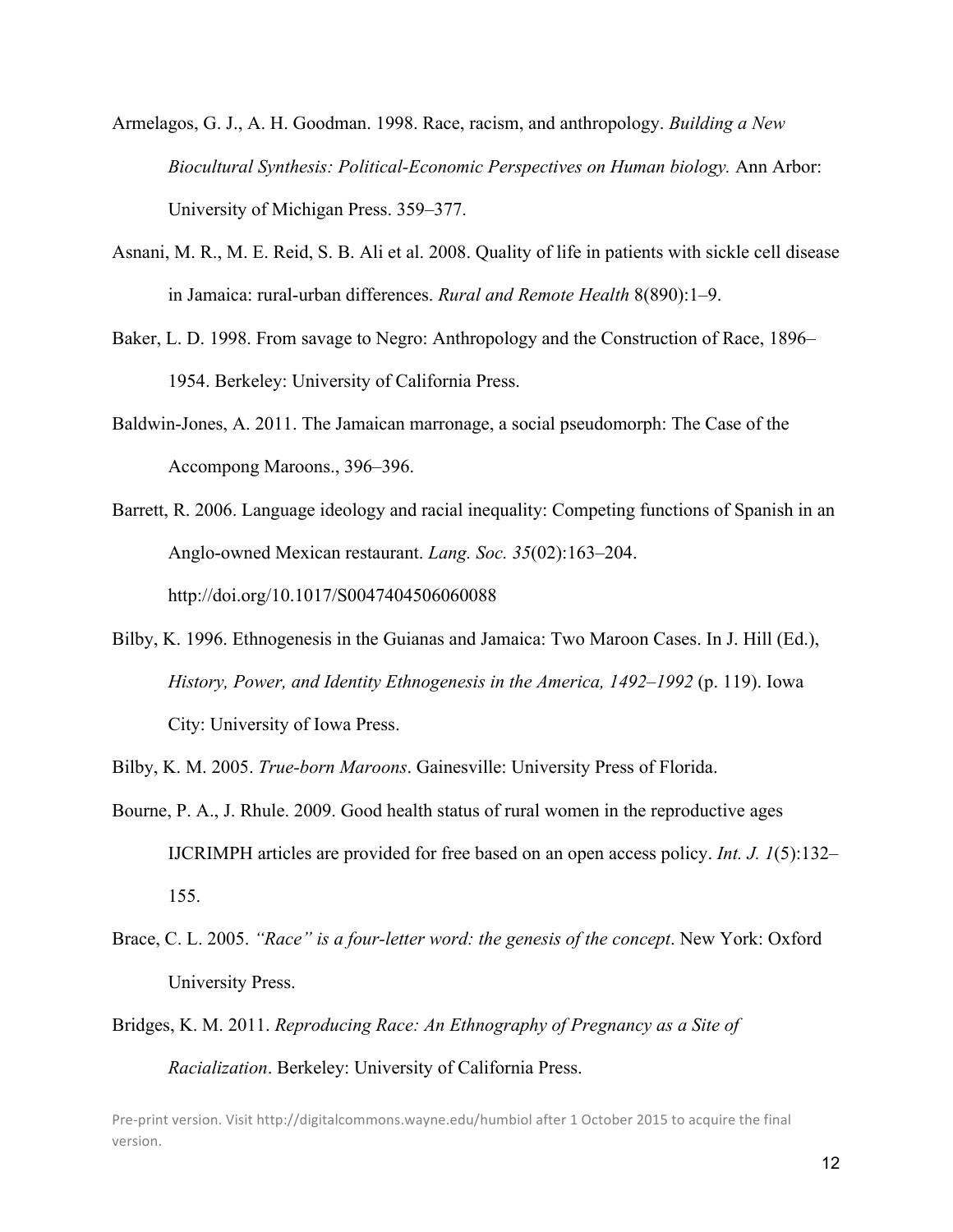- Carey, B. 1997. *The Maroon Story: The Authentic and Original History of the Maroons in the History of Jamaica, 1490-1880 (A Maroon and Jamaica heritage series)*. Gordon Town: Agouti Press.
- Chang, M. M. 2007. The Jamaican Accompong Maroons: Continuities and Transformations. *Dissertation Abstracts International, Section A: The Humanities and Social Sciences*, *69*(1): 305–305.
- Collins, P. H. 2015. Intersectionality's definitional dilemmas. *Annu. Rev. Sociol.*, *41*(1). http://doi.org/10.1146/annurev-soc-073014-112142.
- DjeDje, J. C. 1998. Remembering Kojo: History, Music, and Gender in the January Sixth Celebration of the Jamaican Accompong Maroons. *Black Music Res. J. 18*(1/2): 67–120.
- Dressler, W. W., K. S. Oths, C. C. Gravlee. 2005. Race and ethnicity in public health research: Models to explain health disparities. *Annu. Rev. Anthropol.*, 34:231–52.
- Fassin, D. 2011. Racialization: How to do Race with Bodies. In F. E. Mascia-Lees (Ed.), *A Companion to the Anthropology of the Body and Embodiment*. Malden, MA: Wiley-Blackwell.
- Goldstein, D. M. 2013. *Laughter Out of Place: Race, Class, Violence, and Sexuality in a Rio Shantytown*. Berkeley: University of California Press.
- Gravlee, C. C. 2009. How race becomes biology: embodiment of social inequality. *Am. J. Phys. Anthropol. 139*(1): 47-57. http://doi.org/10.1002/ajpa.20983
- Guo, G., Y. Fu, H. Lee et al. 2014. Recognizing a small amount of superficial genetic differences across african, european and asian americans helps understand social construction of race. *Demography 51*(6): 2337–2342. http://doi.org/10.1007/s13524-014-0349-y

Pre-print version. Visit http://digitalcommons.wayne.edu/humbiol after 1 October 2015 to acquire the final version.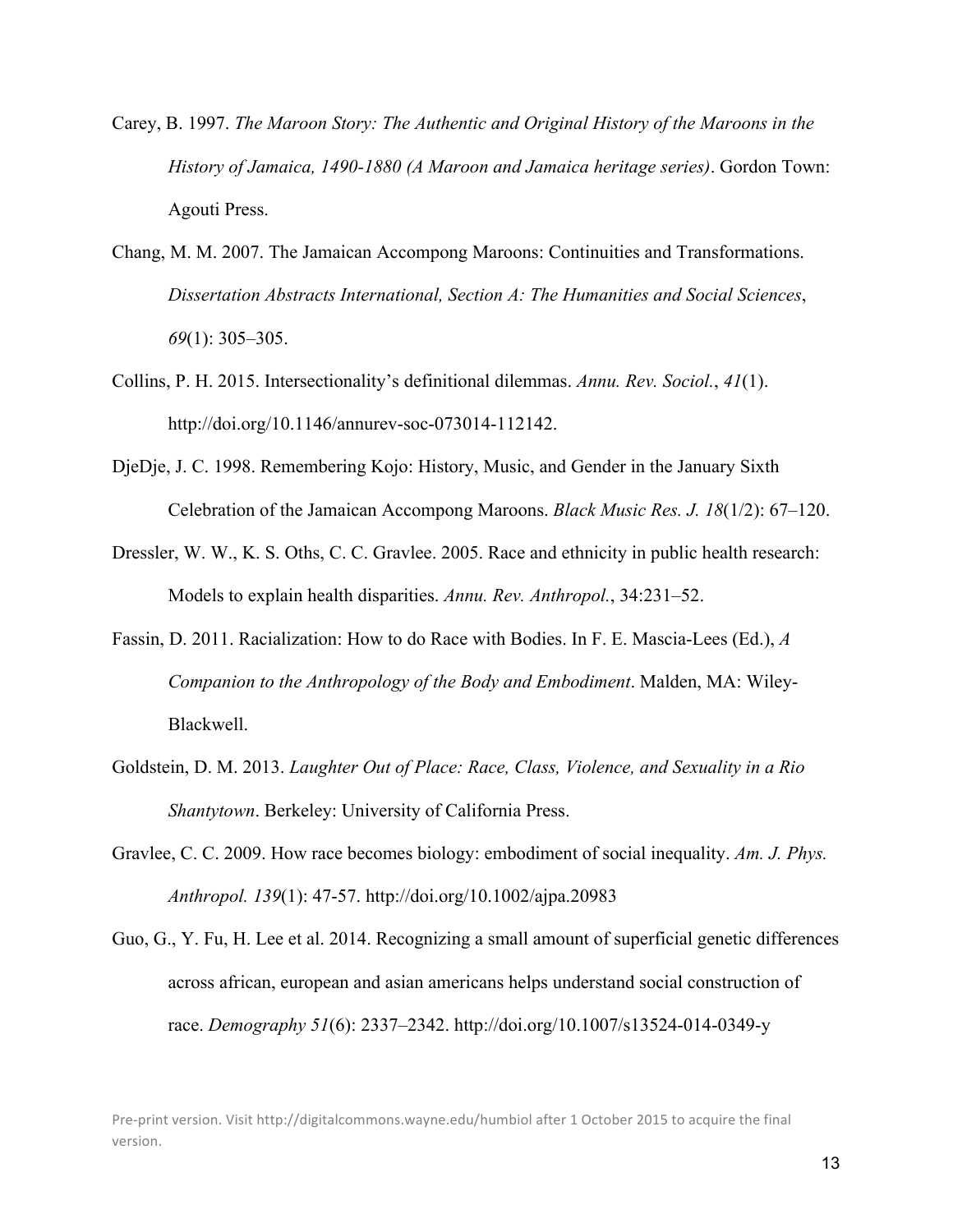- Harrison, A. K. 2013. Black skiing, everyday racism, and the racial spatiality of whiteness. *J. Sport Soc. Issues 37*(4): 315–339. http://doi.org/10.1177/0193723513498607
- Harrison, F. V. 1995. The persistent power of "race" in the cultural and political economy of racism. *Annu. Rev. Anthropol.*, *24*:47–74.
- Hartigan, J. 2013. *Anthropology of Race: Genes, Biology, and Culture*. Santa Fe: School for Advanced Research Press.
- Hill Collins, P. 2008. *Black Feminist Thought: Knowledge, Consciousness, and the Politics of Empowerment*. New York: Routledge.
- Hill, J. H. 2008. *The Everyday Language of White Racism*. Chichester, U.K.; Malden, MA: Wiley-Blackwell.
- Hobbs, C., G.Torres Colón. 2015. Towards a Pragmatist Anthropology of Race. Presented at the Society for the Advancement of American Philosophy, Grand Rapids, MI.
- Jones, C. P. 2000. The impacts of racism on health. *Department of Health and Social Behavior. Publisher Unknown*.
- Lazarus-Black, M., S. F. Hirsch. (Eds.). 1994. *Contested States: Law, Hegemony, and Resistance*. New York: Routledge.
- Madrilejo, N., H. Lombard, J. Benn Torres. 2014. Origins of marronage: Mitochondrial lineages of Jamaica's Accompong Town Maroons. *Am. J. Hum. Biol*. 27(3):432–7.
- Mullings, L. 2005. Interrogating Racism: Toward an Antiracist Anthropology. *Annu. Rev. Anthropol., 34*:667–693.
- Mullings, L., A. Wali. 2001. *Stress and Resilience: The Social Context of Reproduction in Central Harlem*. New York: Kluwer Academic/Plenum Publishers.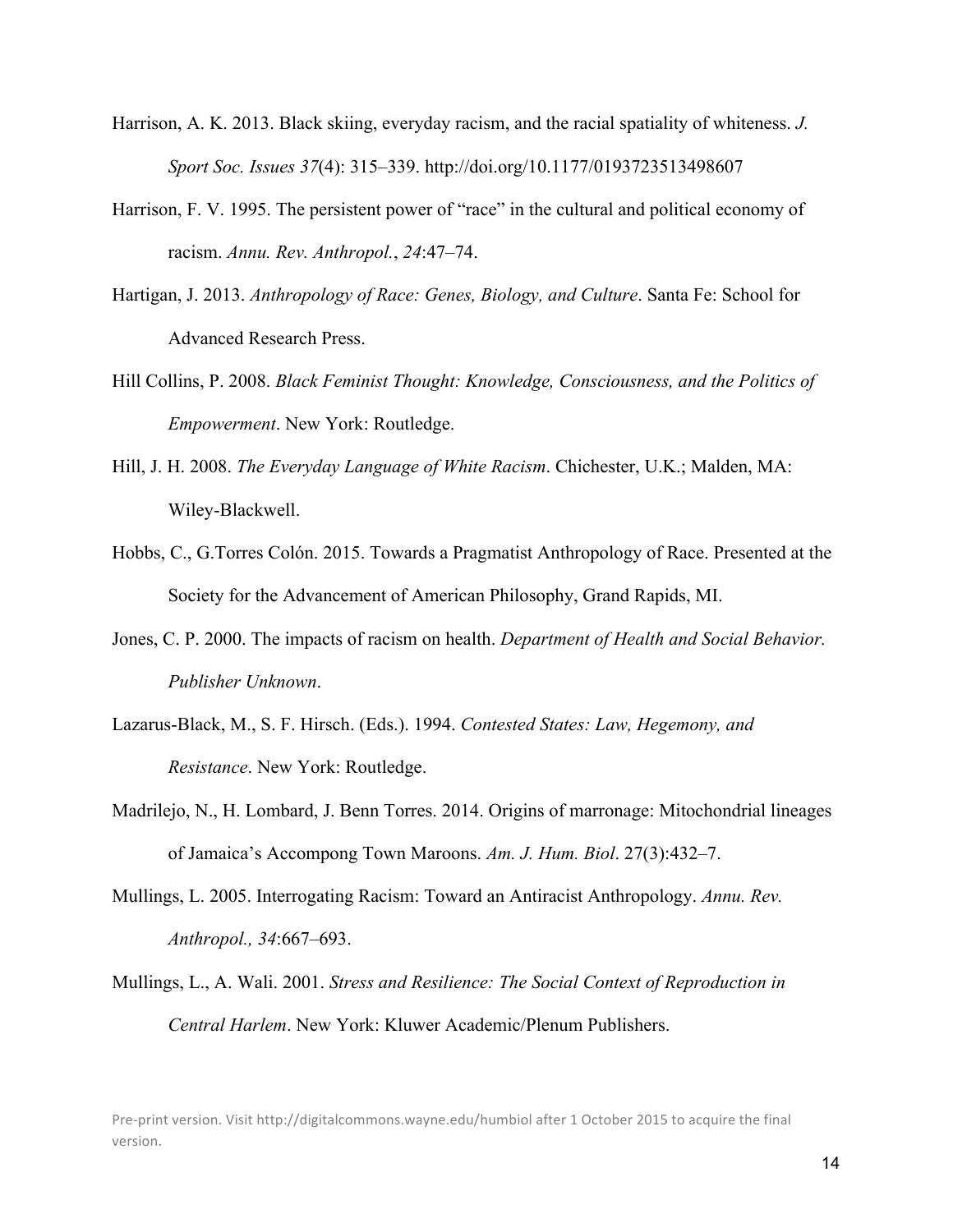- Pager, D., H. Shepherd. 2008. The Sociology of Discrimination: Racial Discrimination in Employment, Housing, Credit, and Consumer Markets. *Annu. Rev. Sociol., 34*:181–209.
- Ramírez, C. V. 2009. Active Marooning: Confronting Mi Negra and the Bolivarian Revolution. *Radical Hist. Rev.* 2009(103): 117–130. http://doi.org/10.1215/01636545-2008-034
- Roland, L. K. 2011. *Cuban Color in Tourism and La Lucha: An Ethnography of Racial Meanings*. New York: Oxford University Press.
- Schulz, A. J., B. A. Israel, C. C. Gravlee et al. 2006. Discrimination, symptoms of depression, and self-rated health among african american women in detroit: results from a longitudinal analysis. *Am. J. Public Health 96*(7): 1265–1270.
- Sheridan, R. B. 1985. The Maroons of Jamaica, 1730–1830: Livelihood, demography and health. *Slavery and Abolition* 6(3): 152–172.
- Silverstein, P. 2005. Immigrant Racialization and the New Savage Slot: Race, Migration, and Immigration in the New Europe. *Annu. Rev. Anthropol.* 34: 363–384.
- Slocum, R. 2008. Thinking race through corporeal feminist theory: divisions and intimacies at the Minneapolis Farmers' Market. *Soc. Cult. Geog.* 9(8): 849–869. http://doi.org/10.1080/14649360802441465
- Smedley, A. 1998. " Race" and the Construction of Human Identity. *Am. Anthropol. 100*(3): 690–702.
- Smedley, A., B. D. Smedley. 2005. Race as biology is fiction, racism as a social problem is real: Anthropological and historical perspectives on the social construction of race. *Am. Psychol.* 60(1): 16–26. http://doi.org/10.1037/0003-066X.60.1.16
- Spiegel, J. M., A. Yassi. 2004. Lessons from the Margins of Globalization: Appreciating the Cuban Health Paradox. *J. Public Health Pol.* 25(1), 85–110.